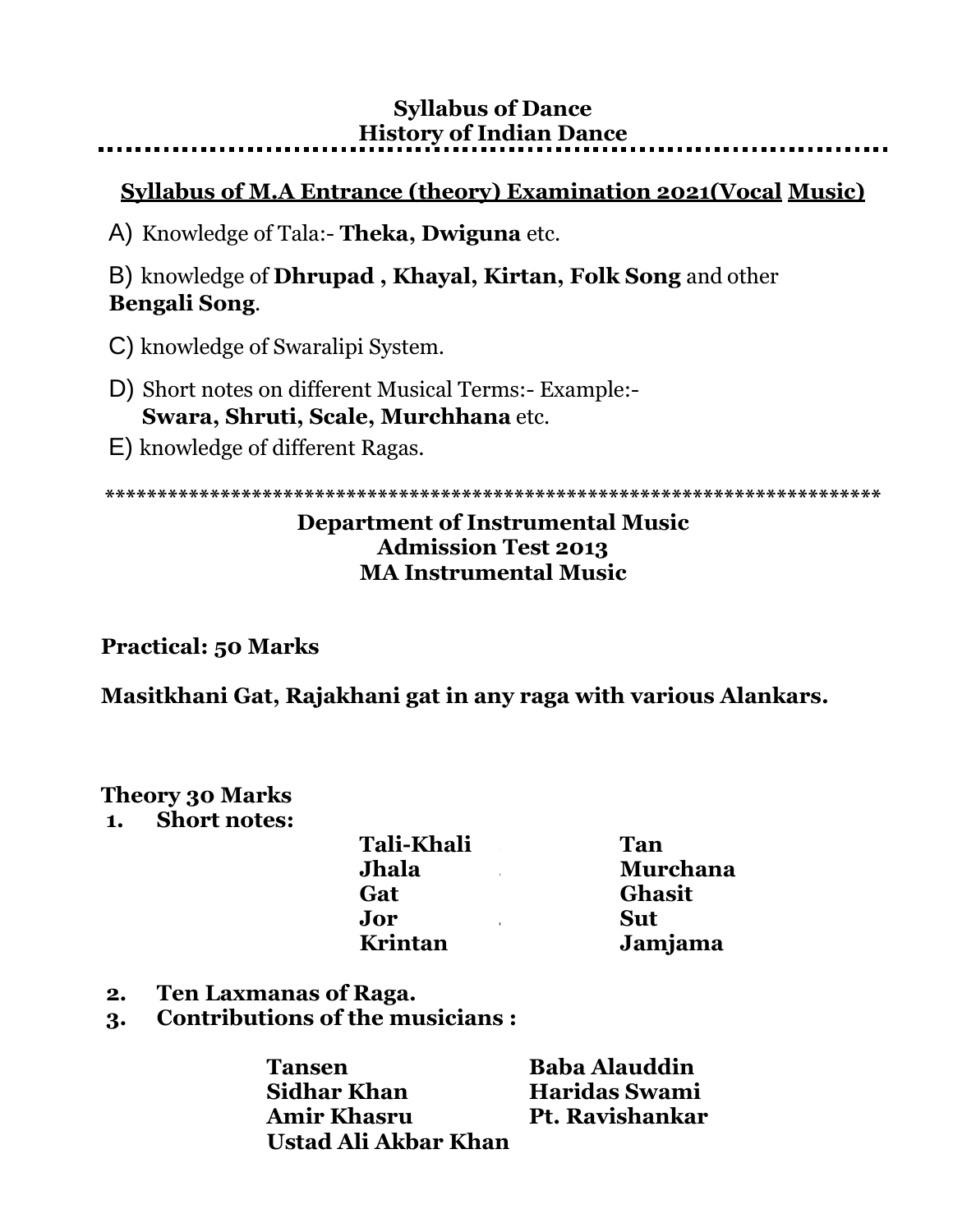- **4. Differences between University Education & learning music from Guru.**
- **5. Illustration of own instrument with mentioning its different parts.**
- **6. Gharana.**
- **7. Layakari of the following Talas in one cycle (Avartan)**
- **1. Trital Add layakari.**
- **2. Jhamptal Kuadd layakari.**
- **8. Music in the Vedas.**
- **9. Knowledge of 10 Thatas and basic ragas.**

**\*\*\*\*\*\*\*\*\*\*\*\*\*\*\*\*\*\*\*\*\*\*\*\*\*\*\*\*\*\*\*\*\*\*\*\*\*\*\*\*\*\*\*\*\*\*\*\*\*\*\*\*\*\*\*\*\*\*\*\*\*\*\*\*\*\*\*\*\*\*\*\*\*\***

### **Department of Instrumental Music Admission Test 2021 MA Percussion Syllabus**

**Practical: 50 Marks**

**Lahara in any Tal**

**Theory 30 Marks**

**10. Short notes:**

| a. | <b>Tali-Khali</b> | b.             | <b>Ghasit</b>    |
|----|-------------------|----------------|------------------|
| c. | <b>Sam</b>        | d.             | Gat              |
| e. | Tihai             | f.             | <b>Uthan</b>     |
| g. | Kayada            | h.             | <b>Tukra</b>     |
|    | <b>Peshkar</b>    | $\mathbf{i}$ . | <b>Chakradar</b> |

- **11. 'Ten principals of Tala'.**
- **12. Musical contributions of the following Musicians**

| a. Tansen | b. Kanthe Maharaj   |
|-----------|---------------------|
| c. Sidhar | d. Haridas Swami    |
| Khan      |                     |
| e. Amir   | f. Nabadwip Chandra |
| Khasru    | <b>Brojobasi</b>    |

- **13. Differences between University Education & learning music from Guru.**
- **14. Illustration of own instrument with mentioning its different parts.**

**15. Gharana.** 

**16. Layakari of the following Talas in one cycle (Avartan)**